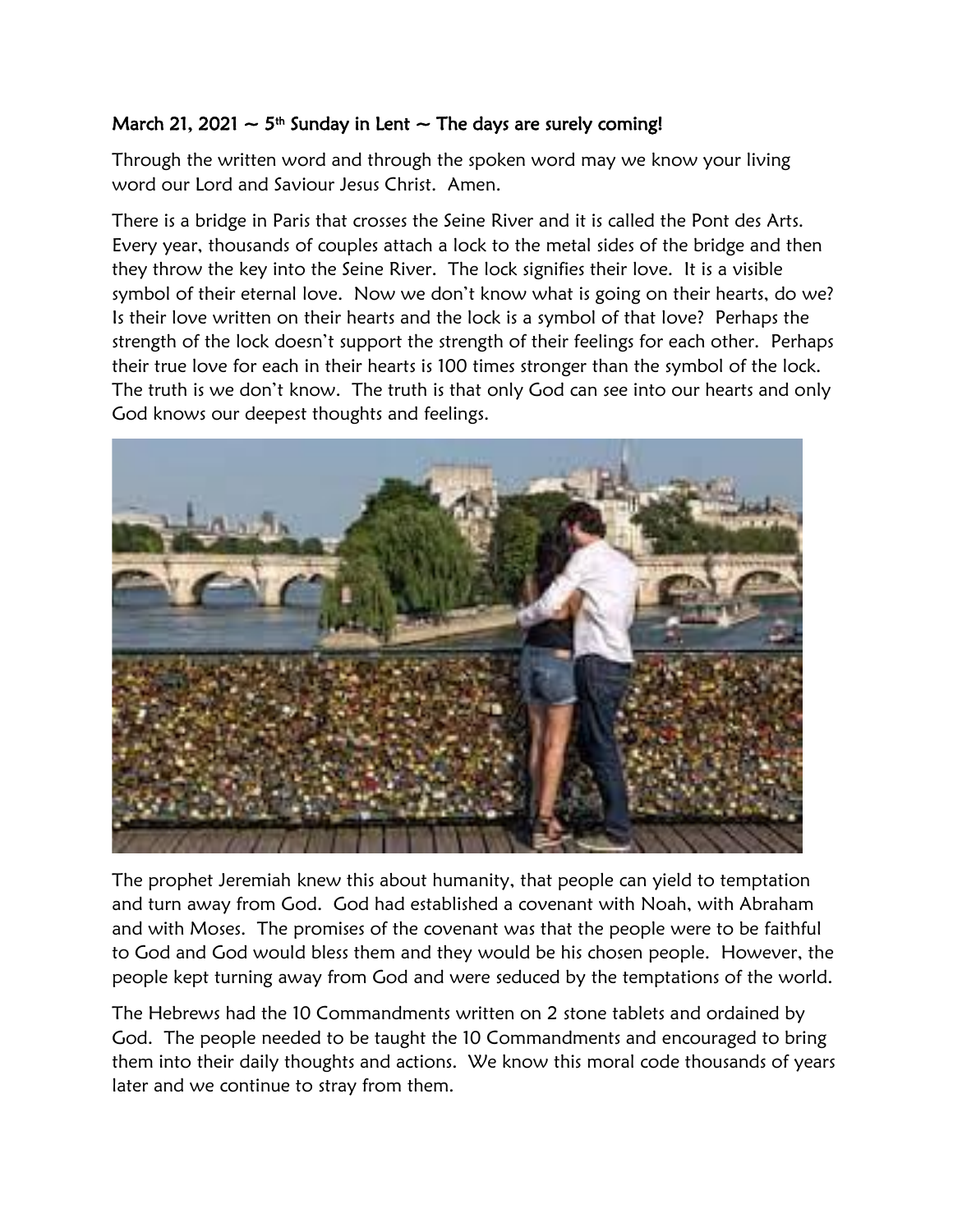During a time of war and persecution during the  $6<sup>th</sup>$  century BC, Jeremiah had a dream. He was living in wartime in Jerusalem. The Babylonians had taken control of Jerusalem and destroyed the temple build by King Solomon hundreds of years earlier. As we continue into the second year of the pandemic, we also dream.

Jeremiah begins his sharing of his dream with these words;

The days are surely coming says the Lord…. (Jeremiah 31:31)

You and I say the same thing…. The days are surely coming when we can hug our grandchildren, invite friends into our homes, travel to a warm place during the winter months, go out to a restaurant. The days are surely coming…

The most recent edition of Thunder Bay's Bayview Magazine which came in Saturday's newspaper had an article about what people wish to do post-pandemic. Here's the first things that people intend to do:

- Hug
- Shake hands
- Go to church
- Travel, especially to see family
- Go to a concert, a movie, or a restaurant

The days are surely coming…

Jeremiah goes on say this. The Lord is going to make a new covenant but this will be a different covenant. Instead of the promises and laws of God being external and written down on tablets, this new covenant will be written directly on people's hearts.

## I will write it on their hearts and I will be their God and they will be my people. Jeremiah 31:33

No longer will people need to be taught the laws of God and speak about them. Everyone will know the Lord and everyone will be transformed. The laws of God will be part of our DNA.

What a beautiful statement. To write something on our hearts means that it is inside of us and permanent and to be treasured. Now when Jeremiah wrote these words, he believed as everyone did in the  $6<sup>th</sup>$  century BC that the heart was the place in our bodies where we thought. It was thought to be our brains. That is where we get the saying "I have learned it by heart." Meaning that we have memorized something and stored it. We know today that this memory is stored in our brains in our heads, and not in our hearts.

I treasure the meaning of Jeremiah's prophecy and that he uses the word heart. When something is written on our hearts, we combine it with love. The heart is known today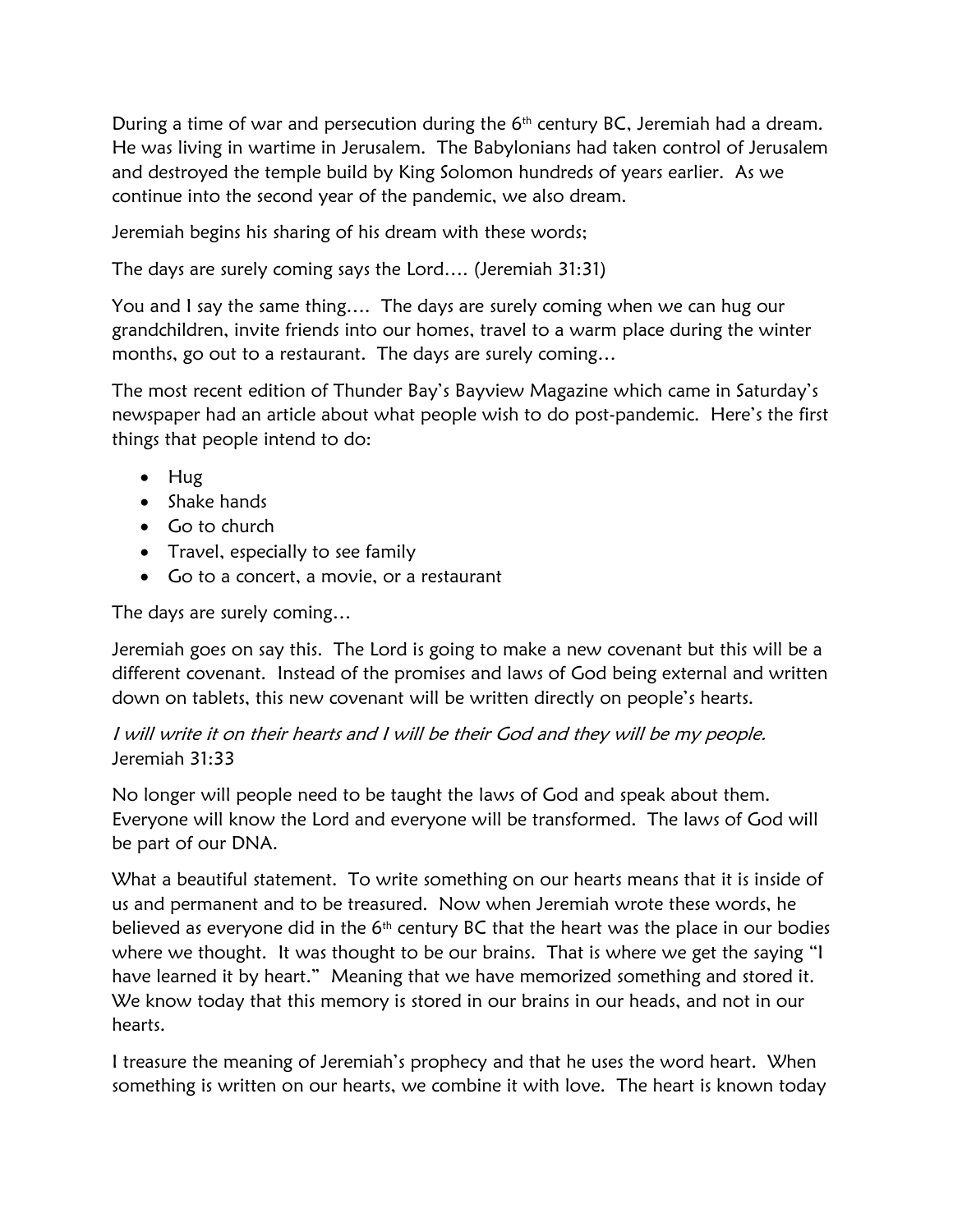as the place in our bodies where we feel and understand love. When we say, I love you, we draw hearts and we make the shape of a heart with our hands. I would often say this to my children when they will little; I love you and point to my eyes, my heart, and then to the child.

When something is written on our hearts such as compassion, faith, the presence and knowledge of God, grace, kindness, and empathy they then become instinctual. They don't have to be taught. These attributes are who we are. What a vision for the world!!

A recent true story that happened near Ottawa has captured my attention. A young woman named Haley was out walking her dog on a leash. All of a sudden, the woman collapses and starts to have a grand mal seizure. The leash of the dog is still held in her hand. A car goes by. The dog vigorously pulls the leash out of Haley's hand and then backs up into the middle of the road to stop a car. All this is recorded on a neighbour's outdoor camera. The dog literally stops in front of the car so that the car on the road has to stop or run the dog over.

On the video, you can see that the dog's actions are very intentional. The dog is named Clover and is only 1 and a half years old. The driver of the van stops, gets out, runs over to the woman with Clover standing by and then the man gets help. The woman is unconscious and only wakes up in the ambulance. Haley is fine and so is Clover. That love and care for Haley is written on Clover's heart. He was not trained to do this. Haley's mother went to the store and brought home 2 steaks. Haley's Dad got excited and said, "Good news. We are going to celebrate with steak!" Haley's Mom said, "No, these steaks are just for Clover."

As Christians, as disciples of Jesus, we pray that God's law of grace, God's law of love, will be written directly on our hearts.

Jesus said this;

"No one has greater love than this, to lay down one's life for one's friends." John 15:13

There isn't a parent or grandparent listening who would not lay down their life for their child or for their grandchildren. And they would do it without thinking. Because that law is written directly on their hearts.

There is a woman connected with this parish who gave one of her kidneys to her close friend. No relation. A friend.

In our gospel for this morning from John 12, the 5<sup>th</sup> Sunday in Lent, Jesus reminds us that we must be willing to follow Jesus wherever he goes. And that includes walking with him into the passion story, the story of his crucifixion and his death. We must be willing to die to whatever is stopping us from following Jesus. Unless you and I are willing to become like the grain of wheat which must be covered and go into the ground and die,